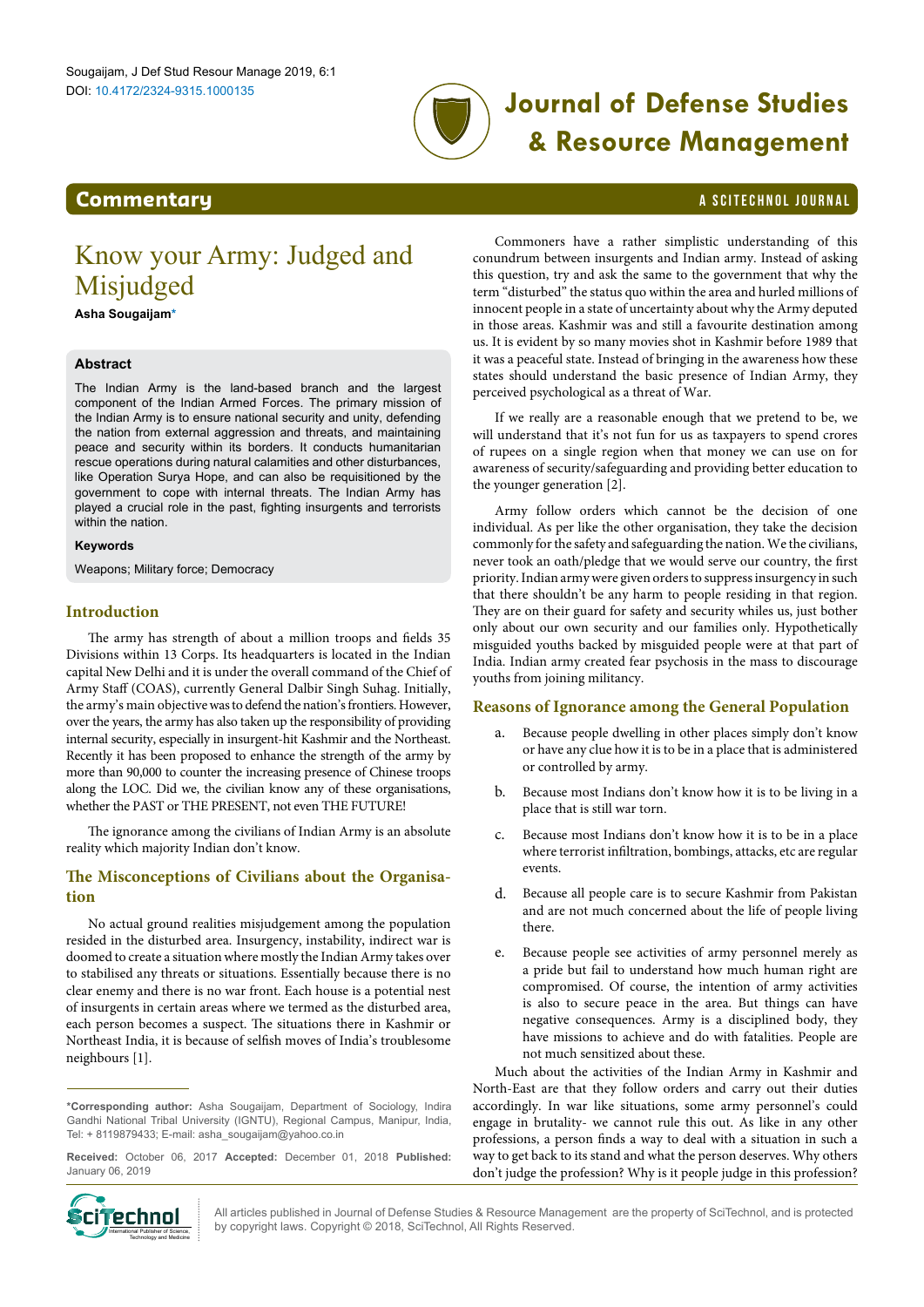Just because they have a license to hold the weapons, why don't people judge the teacher or professor's pen if he mishandled the students?

It is a kind of propaganda made by a group of media as well as some high profile writers. Indian army has loosed many soldiers, many became disabled for life and loosed their employment in army because of being disabled, many sons became orphans before they realised the reality of life, the question is Why we, the civilian failed to understand that side of the story? It was their affection for mother land and country. Kashmir is not exceptional case. Some exceptional cases may have happened in Kashmir or North-east which was not expected but, the truth behind is prolonged duty of soldiers under harsh condition, less family life, few holiday and Post traumatic stress, compounded with harsh climatic conditions in glaciers and valley, which ought to create frustration and aftermath effect, but same cannot be defined as atrocities.

#### **Understand and Be Aware of What and Who are They**

The Indian army has its personnel hailing from the lower and middle-income group. These men/women are loyal to their India. They have faced the usual problems of sny lower/middle income family in India. But nothing can depreciate their patriotism and spirit to safeguard their loyalty to India. It is impossible to believe that these great army personnel are unscrupulous in their activities. They are not politicians or film stars or authors who deride India to adopt a halo of 'patriots'! They are our brothers, sisters, parents, sons/daughters who earn their livelihood by standing to sacrifice for the nation.

- a) Indian army is a professional agency without any power to take political decision. So, executives and politicians are responsible for Indian army action.
- b) We can't blame our soldiers for rape and extrajudicial killing when we have given them legal immunity (section 144).
- c) Our media has failed to create a neutral view, they don't even report everything. Report the humanity of the troops whom we depend on the post natural disasters help and support.

The judgement of the crowd over the uniform, we failed to understand the differences in uniform of armed forces. If any organisation with camouflaged involves in any scene or present in any situations, why we fail to be aware that the camouflaged are worn by different disciplined organisations. Even though they are similar in the way they are structured - being uniform, disciplined and armed; there are differences in the way they function. Taking as an example of police force:

- a. The military forces are called into action only at times of war, emergency or natural disaster; the police force on the other hand has a day to day involvement in the affairs of the country.
- b. Police forces are generally unarmed or are just given basic self-defence weaponry compared to the weapons used by the military which are used for defending the country.

Now when the military forces interfere in the domestic politics, it is termed as martial law. Martial law is usually imposed on a temporary basis when the civilian government or civilian authorities fail to function effectively. Usually, the martial law is enforced using military coups - where the military forces illegally and suddenly seize power and establish their dominance over the running of the government. In India, the government has been politically stable and

there has never been wide spread civil disorder or political unrest which could have led the armed forces to think of establishing a martial law to bring about a semblance of peace. Furthermore, the armed forces of India are pretty diverse in their divisions, brigades and battalions and are scattered over a wide area across the country, this restricts and curbs the possibility of a well organized coup which could successfully oust the government. Any army has the mandate to defend and go on an offensive. There will be neither training nor intention to rule a country, by an army [3]. If they start ruling, they will no more be called army. They will be called as politicians and Government. Indian Army not interfering with politics is a good situation, which shows that Democracy is working. Various Executive, Legislative and Judiciary estates are working independently and at the same time in coherence with one another, in our country. Yes, there are times and situations where one can see a lot of friction between these. But, for army to step in, one of the estates needs to completely fail, especially, Legislative, which is not the case. Also, considering the mind-set in Indian armed forces, who are the best example for patriotism, discipline, valour, vigour, righteousness, having clear understanding of their and country's situation in the region, and enough busy in protecting the country (yesterday, 25/05/2015, three army men died while stopping an intrusive attempt), they will never do anything to disrupt the nation. They just followed government's orders and made sure that a nation is secure and peace prevails in the disturbed areas. Why the Kashmir or Northeast India are termed as "Field Station". The answer is simple; the areas are totally disrupted, equipped for observation, experiments and study the land on the verge of disruption and the hope to patch it up in the later days.

#### **The ignorance of the US "The Civilians"**

Indian army follows the system of ethos, pathos, logos. Look at the Indian Army. The selection of officers is through UPSC written and SSB. By and large the selected candidates demonstrate exemplary ' officer like qualities ' the key ingredient of which is 'being positive even in fierce opposition and complete chaos'. These traits are well cultivated even in the various arms of the army. In all army regiments/ institutions, you will find all religions given equal importance. The DHARAM STHAL in every regiment/army institution has a temple, a mosque, a gurudwara and church all in the same line. The officers of the Indian army adopt the culture of the regiments they belong to even if their own way of life is different. A south Indian officer in Punjab regiment will fully understand and follow the Punjabi culture of the regiment. In 5-6 years he becomes half Punjabi. Same goes for Gorkha, Dogra, Jat, Madras, Sikh, Bihar etc regiments. All through their tenure, the officers are oriented and reoriented towards rational thinking. For them moral/morale and objectivity/ subjectivity both are equally important. The habit of one up man ship and individual heroism is discouraged in the army. Team work is the key. The army guys are no super heroes yet their ability to choose the right options available and demonstration of rationale judgment is worth admiration. The army as an institution is nurtured in a way where social welfare and institutional priorities take precedence over personal ambitions. Being in the army is not a 9 hours job. You are expected to reflect the pride of the nation. Your conduct is reflective of the institution you are in. And the army guys take that pretty seriously. They really believe in the golden words of FM Chetwode:

"The safety, honour and welfare of your country come first, always and every time. The honour, welfare and comfort of the men you command come next. Your own ease, comfort and safety come last, always and every time". In India, power is highly decentralized.